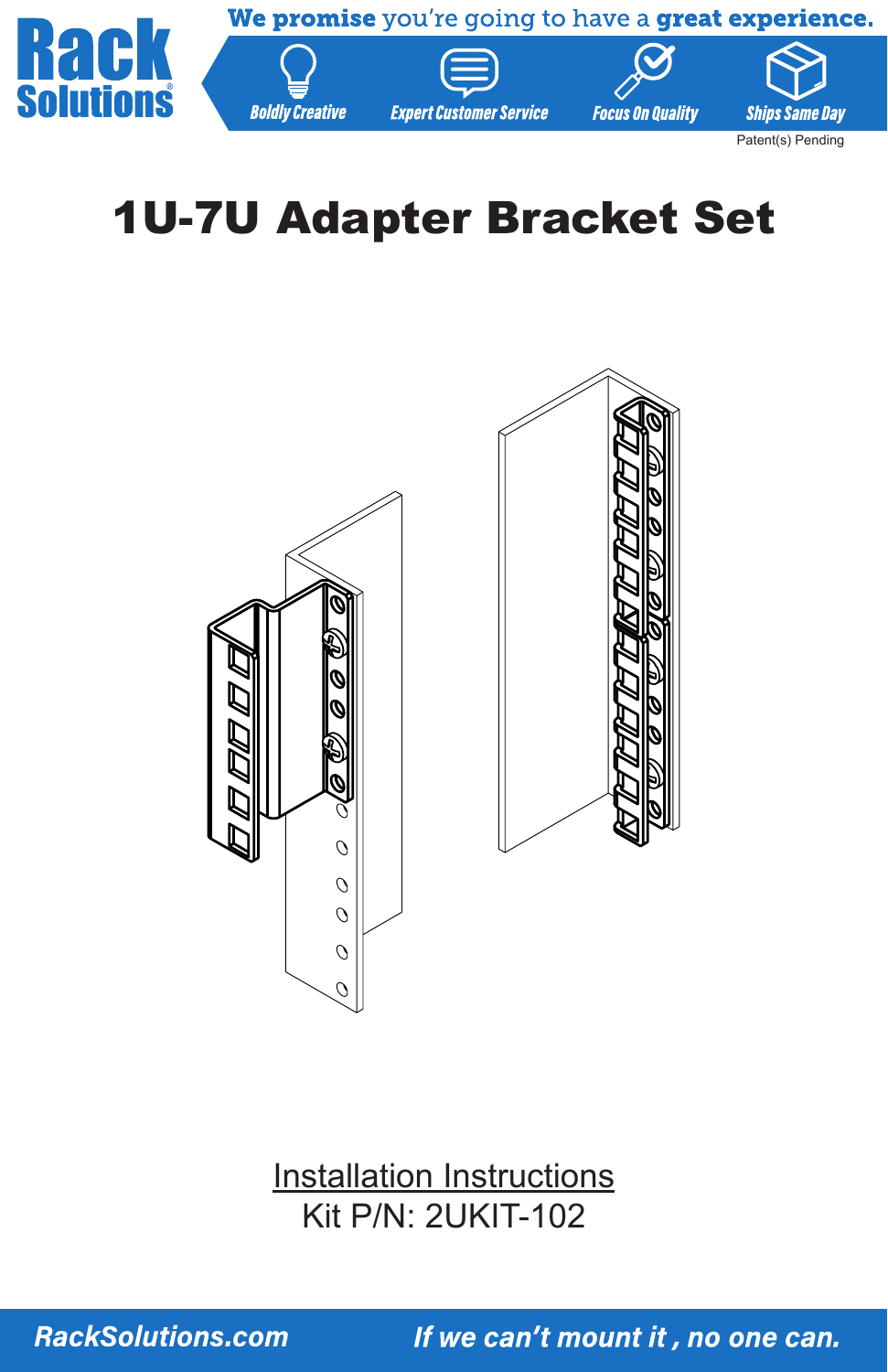# **Kit Contents**

#### **Brackets:**

- $(4)$  059 2 Bend Bracket<br>  $(4)$  100 2 Bend Bracket
- $100 2$  Bend Bracket
- (4) 290 2 Bend Bracket
- $(2)$  200 4 Bend Bracket<br> $(2)$  270 4 Bend Bracket  $270 - 4$  Bend Bracket
- (2) 350 4 Bend Bracket

#### **Rack Mount Hardware Kit:**

- (16) 12-24 x 3/8" Screws
- (12) 10-32 x 3/8" Screws
- (12) 12-24 Square Nuts  $(4)$  12-24 Cage Nuts
- 

# **Bracket Installation Instructions**

**Step 1.** Determine your rack type: There are slight differences in the installation of this kit into a "4Post Cabinet" rack and a "Double 2Post" rack. The instructions that follow will refer to the rack type.



**Step 2.** Measure the "**Mounting-Depth**" for your rack from the front of the "Front-Mounting-Surface" to the back of the "Back-Mounting-Surface" (see the figure below).



#### **RackSolutions.com**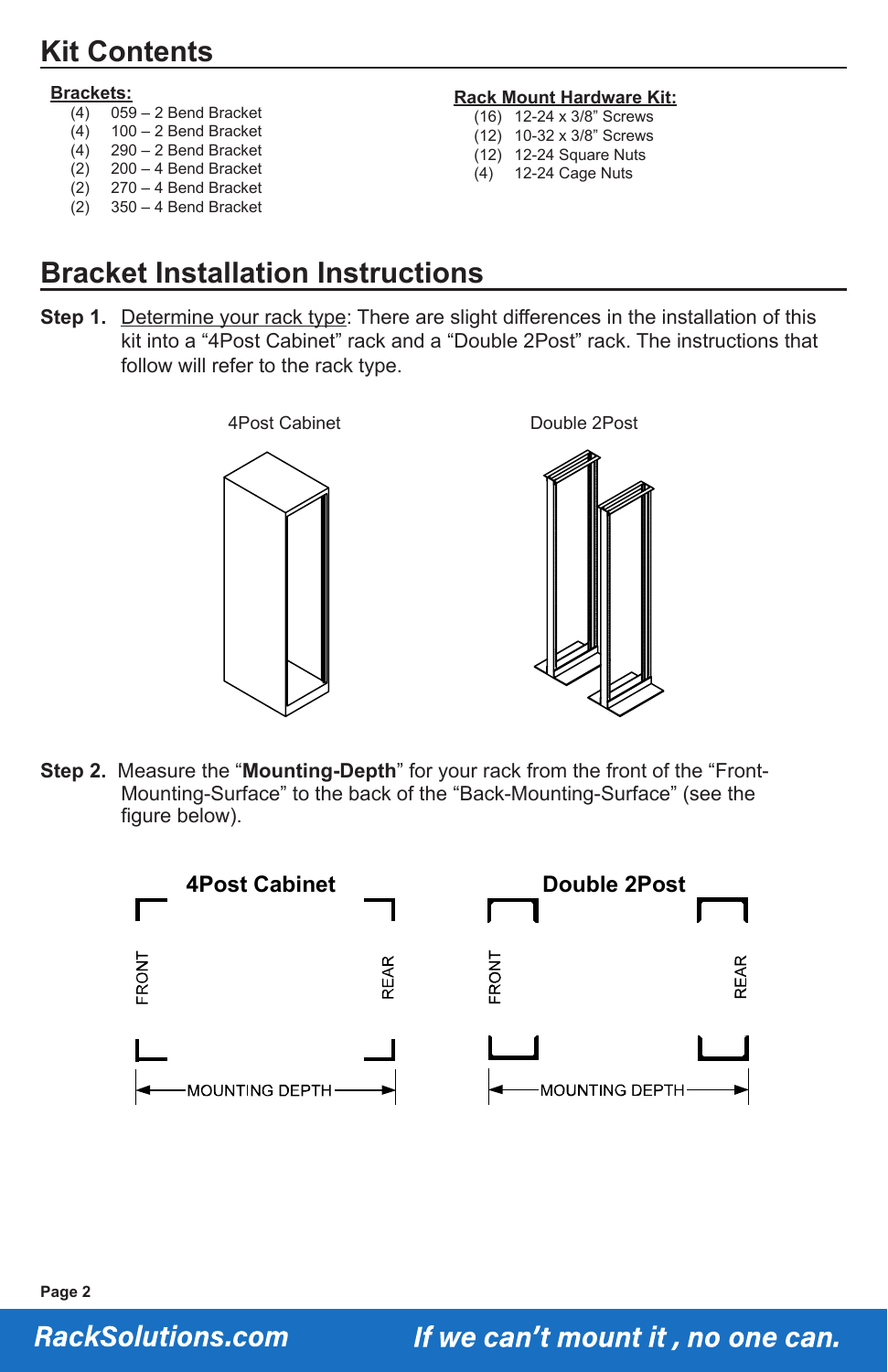# **Bracket Installation Instructions (continued)**

**Step 3.** Locate the best fit for your "Mounting-Depth" in the table below: This chart determines which adapter brackets you will need and where they should be mounted. The kit includes 6 different brackets, identified as 059, 100, 290, 200, 270, and 350, with quantity specified below.

> Bracket  $059 = 0.59$ " wide with 2-bends  $-$  Qty 4 per kit Bracket 100 = 1.00" wide with 2-bends  $-$  Qty 4 per kit Bracket 290 =  $2.90$ " wide with 2-bends  $-$  Qty 4 per kit Bracket 200 =  $2.00$ " wide with 4-bends  $-$  Qty 2 per kit Bracket  $270 = 2.70$ " wide with 4-bends  $-$  Qty 2 per kit Bracket  $350 = 3.50$ " wide with 4-bends  $-$  Qty 2 per kit

Width code is stamped on most brackets.

| Mounting Depth (in.) |    |          | Front-Adapter Type | Rear-Adapter Type    |
|----------------------|----|----------|--------------------|----------------------|
| 24                   | to | 24 13/16 | 059                | 200+350 (ref App. B) |
| 24 13/16             | to | 255/8    | 059                | 200+270 (ref App. B) |
| 255/8                | to | 26       | 290                | 270+350 (ref App. B) |
| 26                   | to | 26 13/16 | 059                | 350                  |
| 26 13/16             | to | 27 1/2   | 059                | 270                  |
| 271/2                | to | 28 1/4   | 059                | 200                  |
| 28 1/4               | to | 29 1/16  | 200                | 270                  |
| 29 1/16              | to | 29 3/4   | 290                | 270                  |
| 29 3/4               | to | 30 1/2   | 270                | 200                  |

4Post Rack Cabinets Only

#### Double 2Posts Only

| Rack-Depth (in.) |    |          | Front-Adapter Type   | Rear-Adapter Type    |
|------------------|----|----------|----------------------|----------------------|
| 24               | to | 24 13/16 | 059                  | 200+350 (ref App. B) |
| 24 13/16         | to | 25 13/16 | 059                  | 200+270 (ref App. B) |
|                  |    |          |                      |                      |
| 26               | to | 26 13/16 | 059                  | 350                  |
| 26 13/16         | to | 271/2    | 059                  | 270                  |
| 271/2            | to | 28 1/2   | 059                  | 200                  |
|                  |    |          |                      |                      |
| 28 13/16         | to | 29 3/4   | 059 (ref Appendix A) | 350                  |
| 29 3/4           | to | 301/2    | 059 (ref Appendix A) | 270                  |

These tables summarize the typical brackets for a given Mounting Depth.

Not all combinations are shown.

Experimentation is recommended if difficulties arise.

**Step 4.** Locate the appropriate server type: on the following three pages for installation. Install the brackets determined by Step 3.

**Page 3**

#### **RackSolutions.com**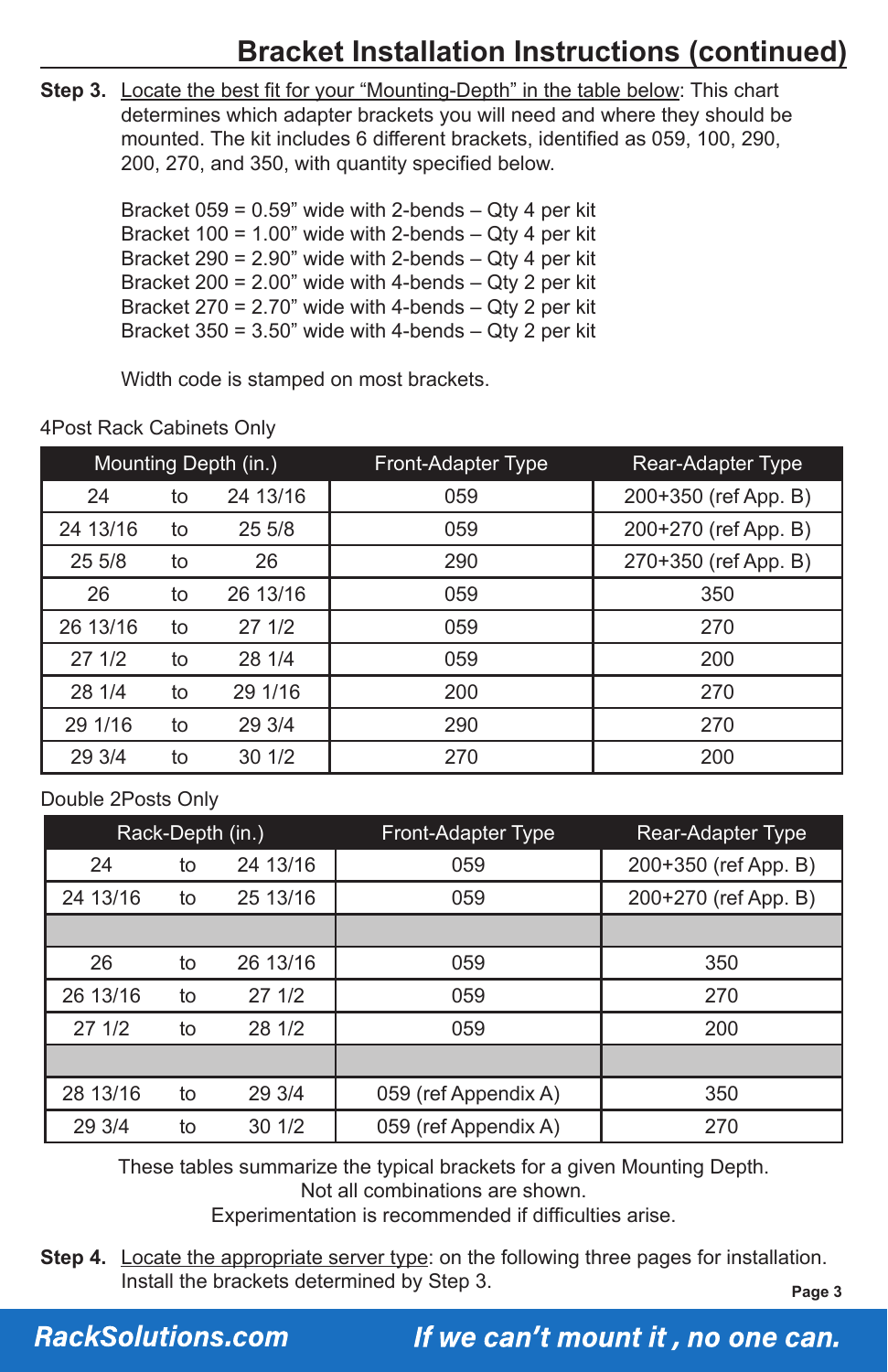### **Installation of Dell PowerEdge (4U, 5U)**



Refer to Slide Installation Instructions on Page 7

Assembly Notes:

- 1. Repeat installation shown for both sides of rack.
- 2. Double rear spacers are required for Mounting-Depths of 24" to 26". Refer to Appendix B.
- 3. Screws shown are for racks with threaded holes. If your rack has non-threaded holes, install the screw from the front of the rack, and use a nut on the inside against the adapter bracket.
- 4. If installation difficulties arise, see the alternate attachment method shown in Appendix C.

**Page 4**

#### **RackSolutions.com**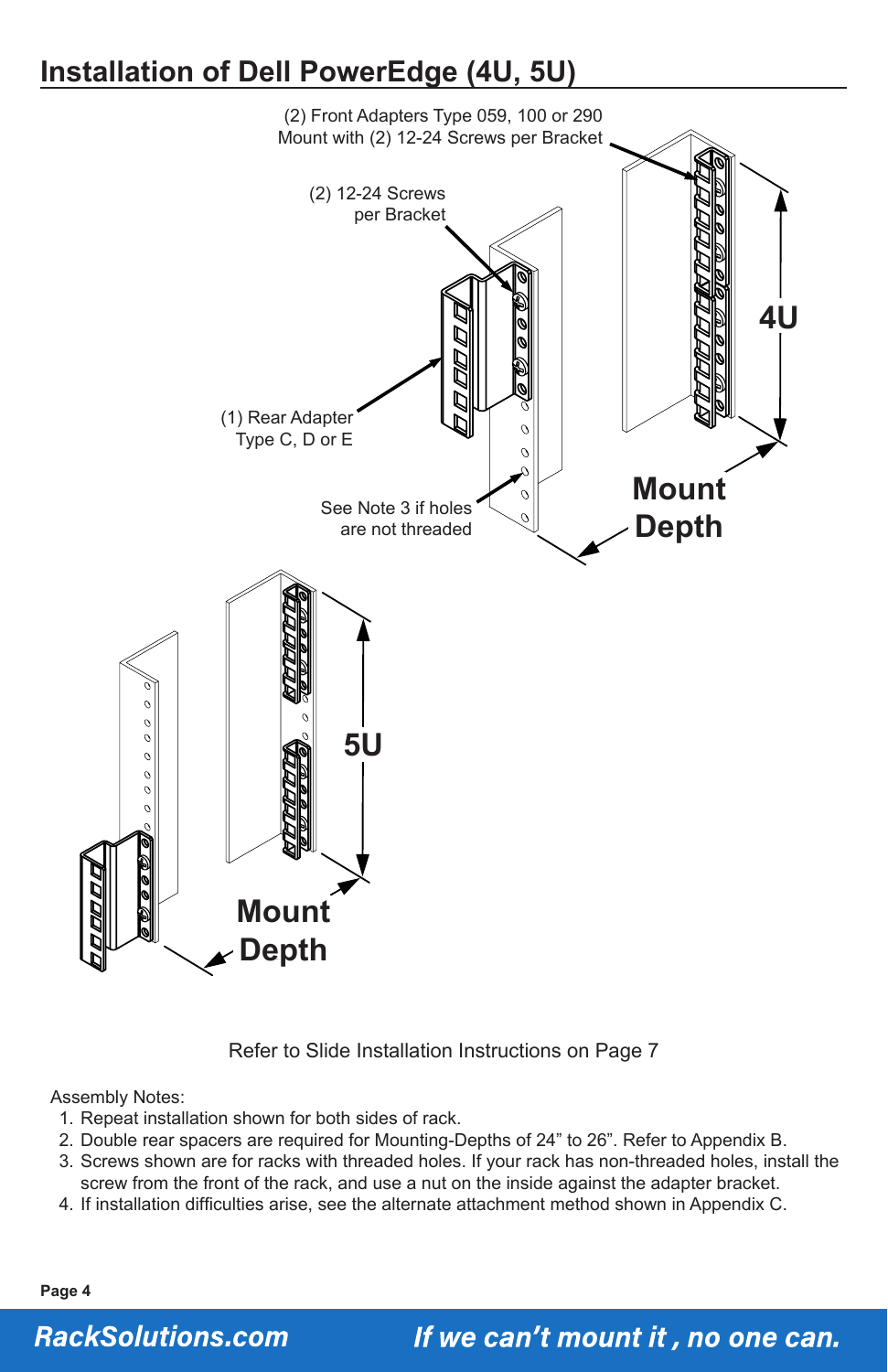

Refer to Slide Installation Instructions on Page 7

Assembly Notes:

- 1. Repeat installation shown for both sides of rack.
- 2. Double rear spacers are required for Mounting-Depths of 24" to 26". Refer to Appendix B.
- 3. Screws shown are for racks with threaded holes. If your rack has non-threaded holes, install the screw from the front of the rack, and use a nut on the inside against the adapter bracket.
- 4. If installation difficulties arise, see the alternate attachment method shown in Appendix C.

**Page 5**

#### **RackSolutions.com**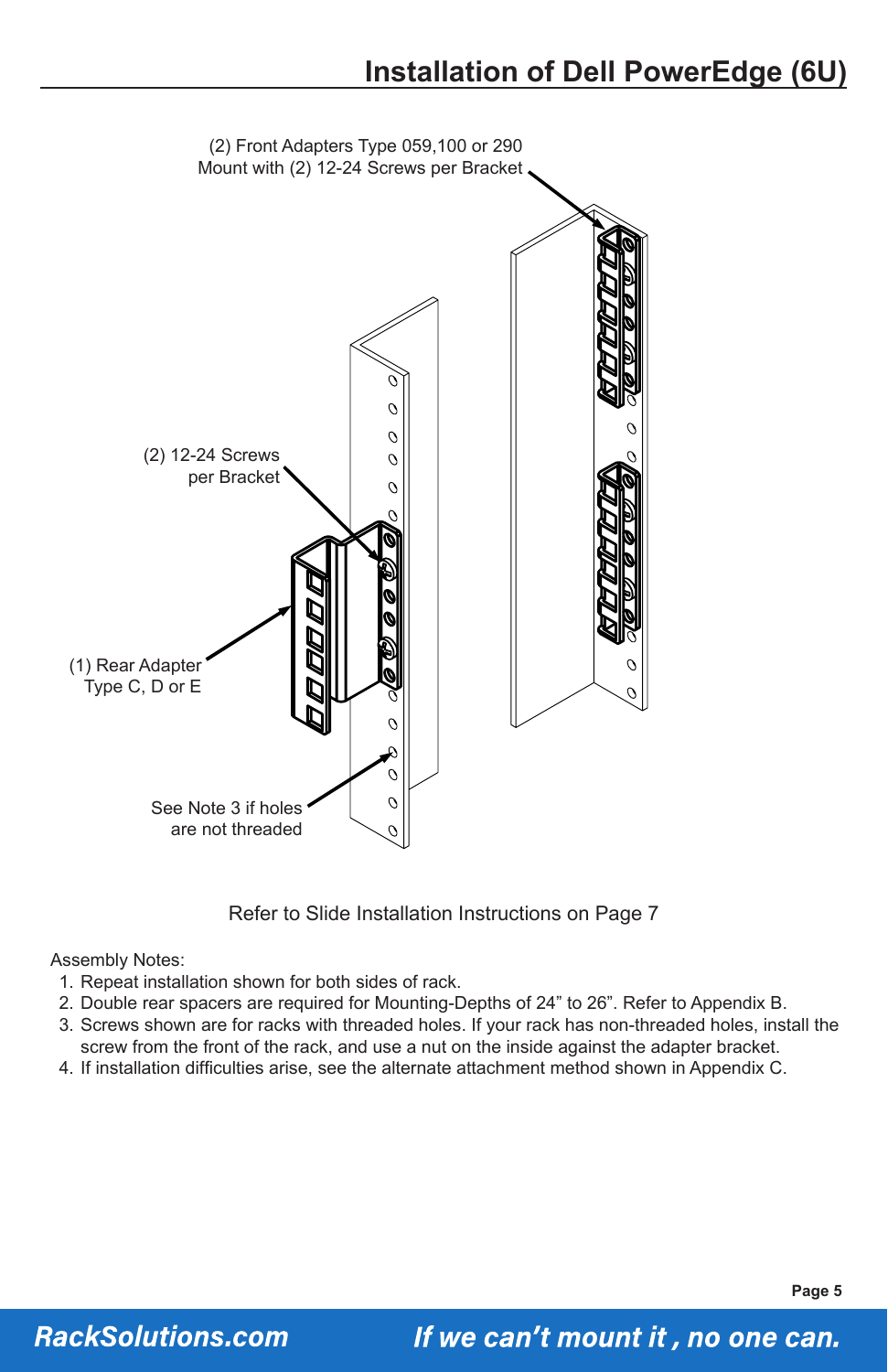# **Installation of Dell PowerEdge (7U)**



Refer to Slide Installation Instructions on Page 7

Assembly Notes:

- 1. Repeat installation shown for both sides of rack.
- 2. Double rear spacers are required for Mounting-Depths of 24" to 26". Refer to Appendix B.
- 3. Screws shown are for racks with threaded holes. If your rack has non-threaded holes, install the screw from the front of the rack, and use a nut on the inside against the adapter bracket.
- 4. If installation difficulties arise, see the alternate attachment method shown in Appendix C.

**Page 6**

### **RackSolutions.com**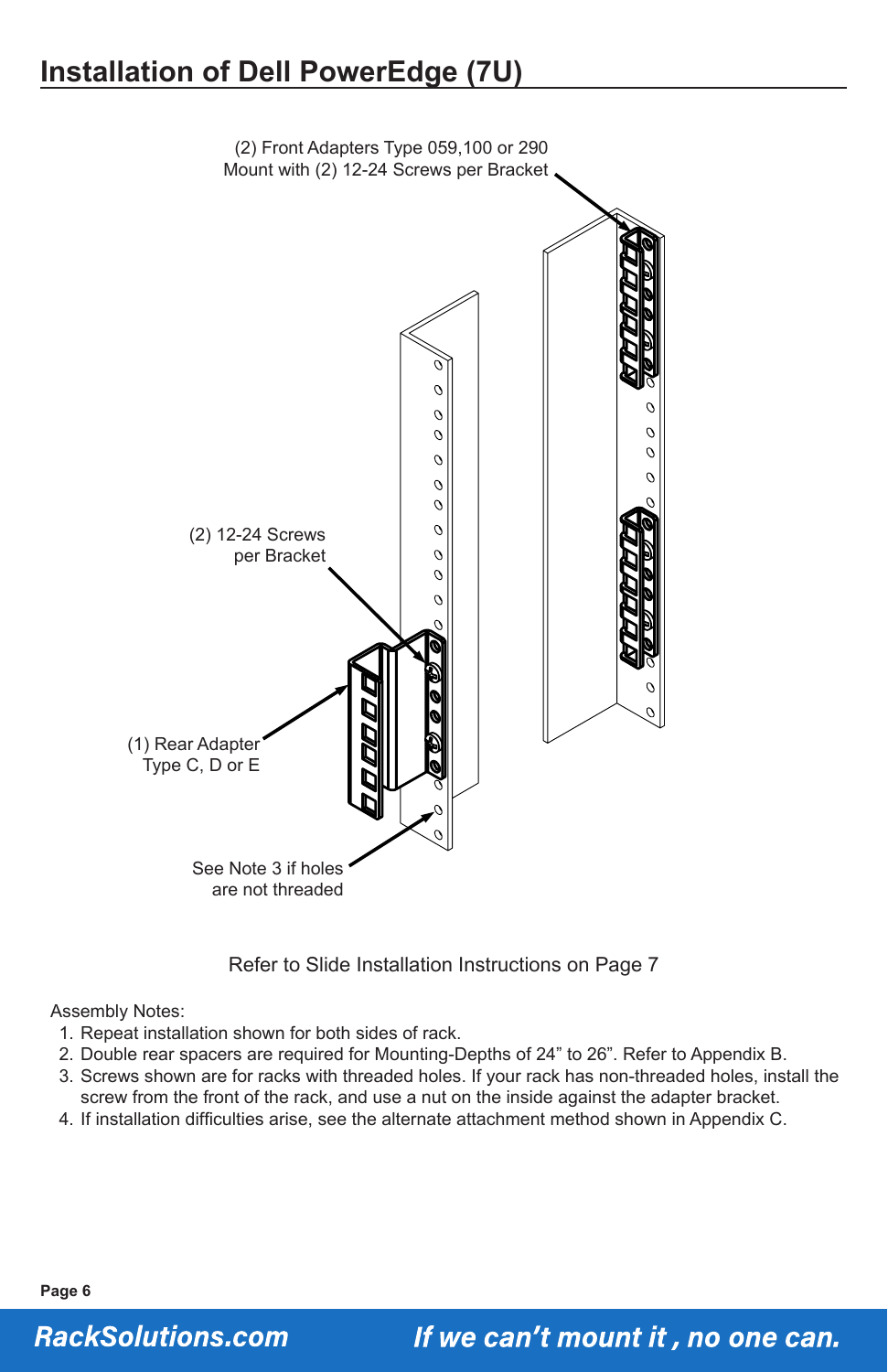Installing the Dell Slides and Cable Management Arm per Dell instructions. Align the back of the slide as shown below. Align the front of the slide so the Blue Button is in the top hole of the bracket.



### **Appendix A - Double 2Post Front-Adapters**

This step is only necessary for Double 2Post racks from 28 13/16" to 30 1/2"

Install the adapter on the back (rear) side of the front C-Channel post as shown below. Attach using (2) 12-24 screws. Repeat for both front brackets.



**RackSolutions.com**